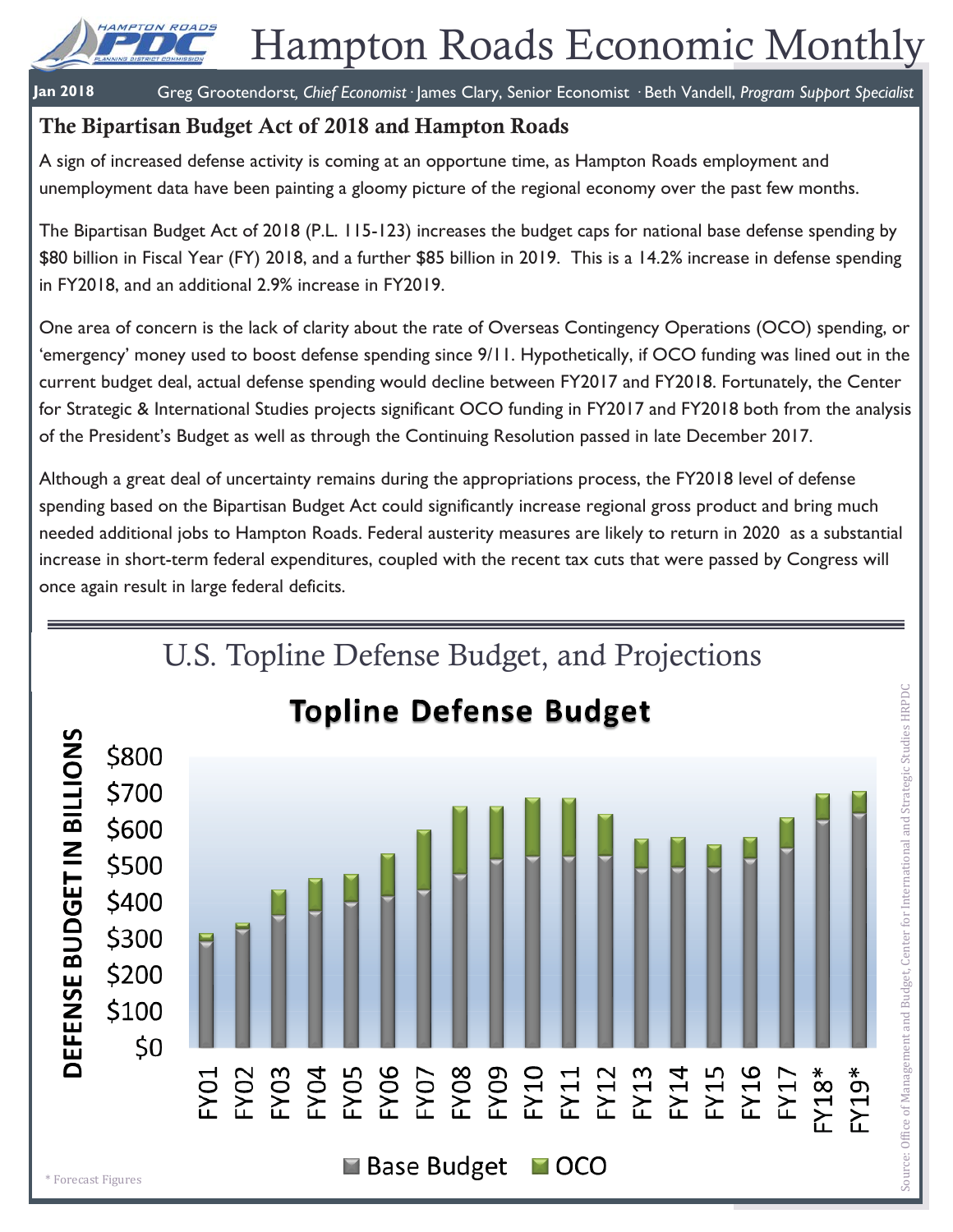# **GDP, Annualized Growth Rate**

United States, 2007Q1 – 2017Q4, Quarterly



**GDP:** Gross Domestic Product combines consumption, investment, net exports, and government spending to determine the size and general health of the economy. Real GDP growth slowed to 2.6% in the third quarter of 2017, though the growth would have been significantly more robust with a decline in inventories that decreased GDP growth by 0.67%. Importantly for Hampton Roads, national defense spending increased by 6.0%, the third quarter in a row of growth.

#### **New Car Sales, Seasonally Adjusted**

Hampton Roads, Jan 2007 – Dec 2017, Monthly



**New Car Sales:** Car sales, as a durable good, may be put off until such time as an individual's economic prospects improve; thus, the number of new car sales indicate the level of confidence that households in Hampton Roads have in their financial future. Sales seem to be at or just above the region's long term average of 5,976, with the 6-month average hovering around 6,009 in December 2018, although month-tomonth volatility remains high. However, car sales have settled lower than they were from January 2016 through June 2017.

**Hampton Roads Retail Sales, Seasonally Adjusted** 

Hampton Roads, Jan 2007– Dec 2017, Monthly



**Retail Sales:** Retail Sales in Hampton Roads, as measured by the 1% local option sales tax, serve as an indicator for consumption in the region. Hampton Roads' taxable monthly sales increased to \$1.94B in December 2017 (seasonally adjusted 3-month average), though this represents an unsurprising loss of momentum. Retail sales increased by 2.1% year-over-year which was less than in November, but at the national, state, and regional levels, the data suggests that the holiday shopping season started earlier this year. This was a strong report.

#### **Estimated Hotel Revenue, Seasonally Adjusted**

Hampton Roads, 2007Q1 – 2017Q3, Quarterly



**Estimated Hotel Revenue:** Hotel sales indicate the performance of the region's tourism sector. Tourism significantly contracted during the Great Recession and has been following a slow steady growth trend ever until weakness in the third quarter fell to \$201 million, from \$202 million in the second quarter (seasonally adjusted). Rather than reflecting weakness in the third quarter, this likely illustrates the strength of the second quarter (particularly June).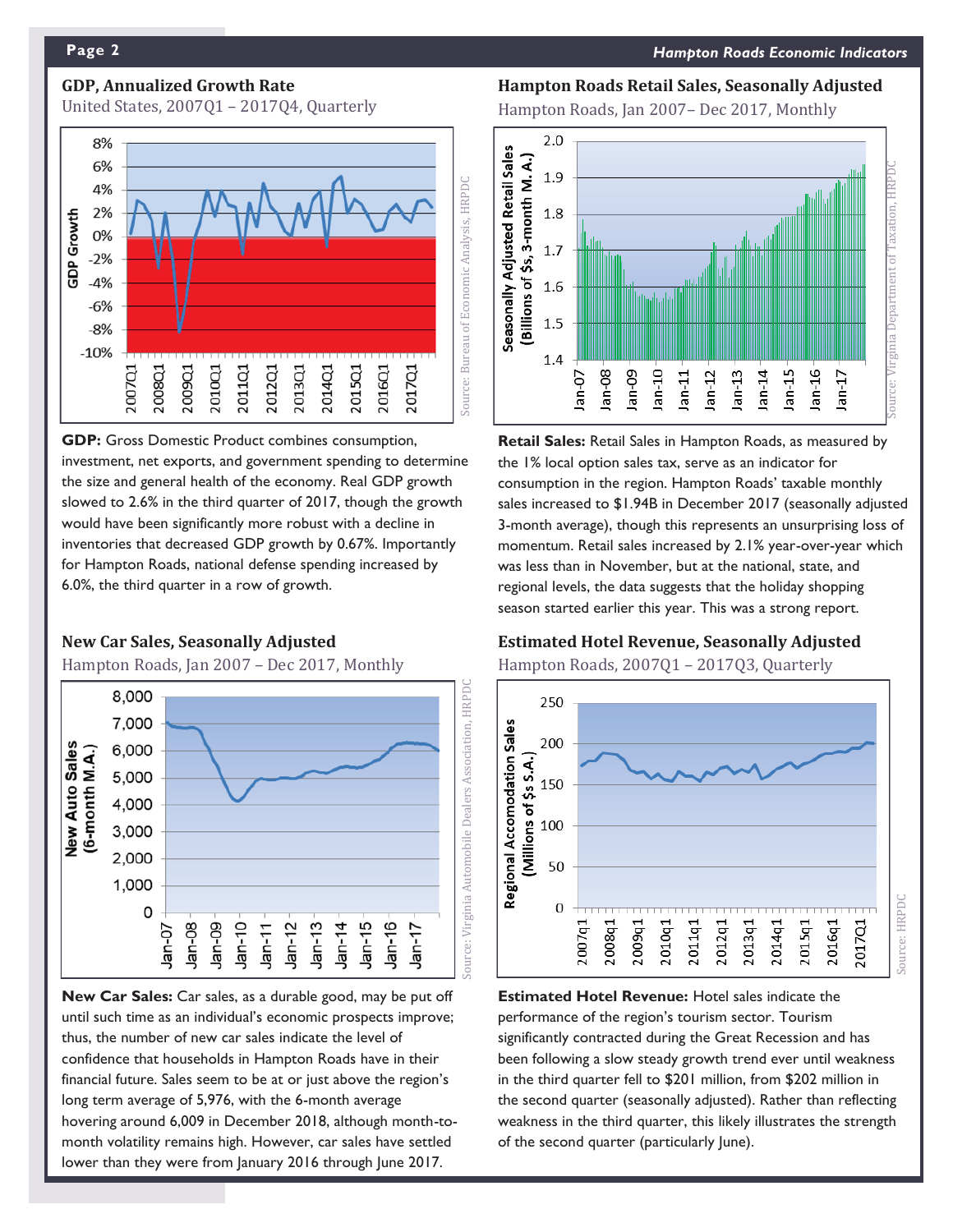#### **Civilian Employment, Seasonally Adjusted**

Hampton Roads, Jan 2007 – Dec 2017, Monthly



**Employment:** Non-agricultural civilian employment figures are considered the best estimate of labor market activity by the National Bureau of Economic Research. Regional civilian employment fell to 762,500 in December 2017 from 764,000 in November 2017. Regionally, employers have shed 7,100 positions over the past year (a 0.9% decline in jobs), and regional employment remains 19,100 jobs below the levels in summer 2007.

#### **Unemployment Rate, Seasonally Adjusted**

Hampton Roads and U.S, Jan 2007 – Dec2017, Monthly



**Unemployment Rate:** The unemployment rate is the percentage of the population actively seeking work, but unable to obtain a position. Hampton Roads' unemployment rate fell to 4.1% December of 2017; however, declining labor force participation drove the improvement in the unemployment rate, as the number of persons reporting they were employed also fell by 2,300.

#### **Employment Growth by Industry**

Hampton Roads, Nov 2016 – Nov 2017, Year-over-Year



**Employment Growth by Industry:** As the job market grows or declines, there will be some industries whose experience does not resemble the regional trend. Regional employment in retail trade (-4,600) and leisure & hospitality (- 6,100) have declined precipitously year-over-year according to the employment data released by the Bureau of Labor Statistics; however, these lower levels of employment do not align with strong retail sales seen over the summer and more recently in November & December.

### **Initial Unemployment Claims, Seasonally Adjusted**

Hampton Roads, Jan 2008 – Jan 2018, Monthly



**Initial Unemployment Claims:** The number of Initial Unemployment Claims is a leading economic indicator, reflecting those who are forced to leave work unexpectedly, and thus revealing the strength of the job market with little lag time. The region's initial unemployment claims increased in January 2017 to 2,400 from 2,271 in December 2017. This was the second lowest level of claims experienced by the region since the data series began in 1984.